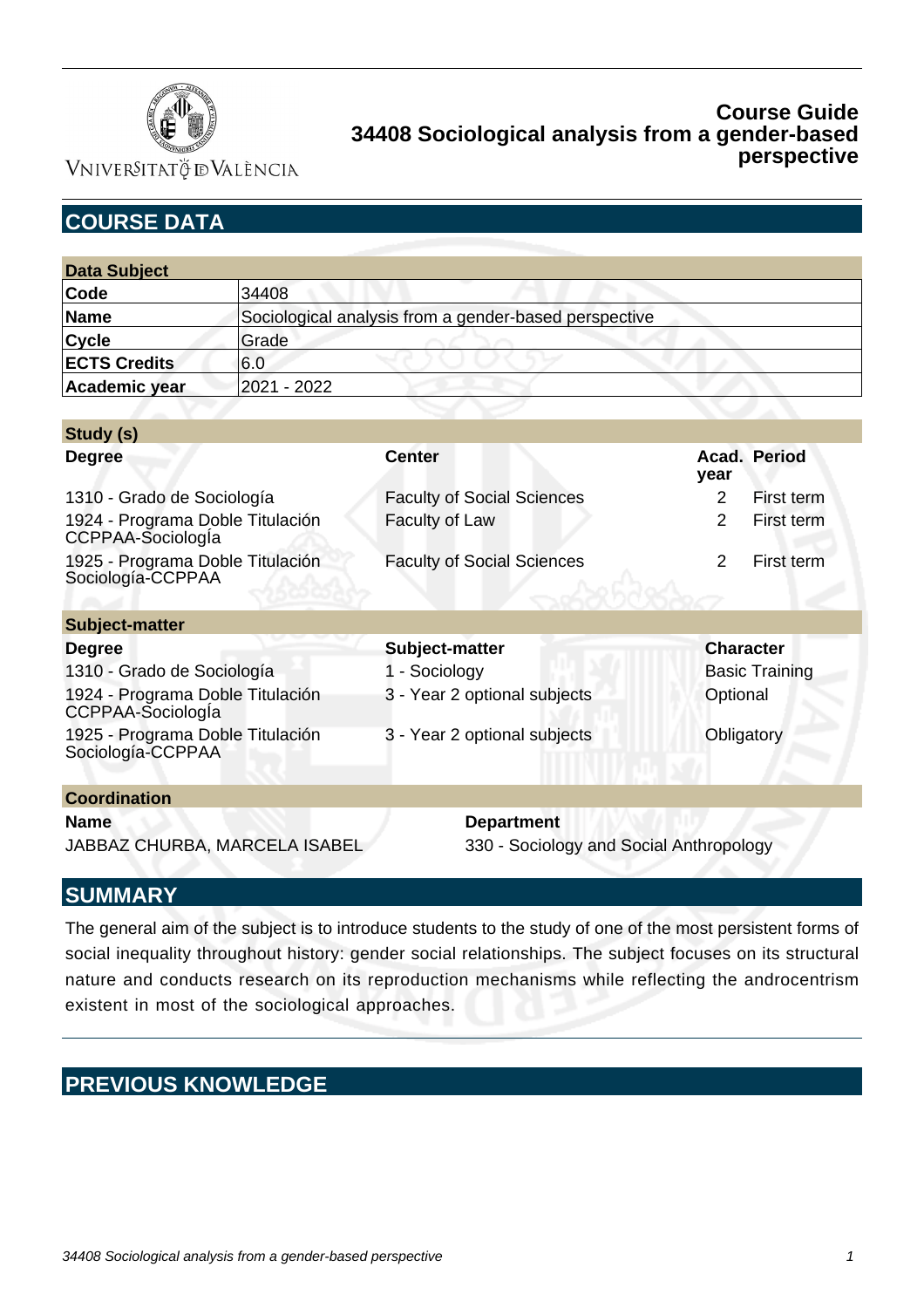

VNIVERSITATÖ IDVALÈNCIA

### **Relationship to other subjects of the same degree**

There are no specified enrollment restrictions with other subjects of the curriculum.

#### **Other requirements**

Relationship with other subjects of the same degree

No enrolment restrictions have been specified.

Other types of prerequisites

Basic knowledge on the subject Sociology and the first year subjects that are part of the module Social Sciences is advisable, though not mandatory.

# **OUTCOMES**

### **1310 - Grado de Sociología**

- Students must have acquired knowledge and understanding in a specific field of study, on the basis of general secondary education and at a level that includes mainly knowledge drawn from advanced textbooks, but also some cutting-edge knowledge in their field of study.
- Students must be able to apply their knowledge to their work or vocation in a professional manner and have acquired the competences required for the preparation and defence of arguments and for problem solving in their field of study.
- Students must have the ability to gather and interpret relevant data (usually in their field of study) to make judgements that take relevant social, scientific or ethical issues into consideration.
- Students must be able to communicate information, ideas, problems and solutions to both expert and lay audiences.
- Students must have developed the learning skills needed to undertake further study with a high degree of autonomy.
- Write reports and diagnoses on social problems.
- Work in a team with a multidisciplinary perspective.
- Clearly communicate theories, problems and proposals of a sociological nature, both orally and in writing, using new information and communication technologies.
- Apply the principles of the professional code of ethics of sociology and develop a commitment to social problems.
- Respect and promote the principles of fundamental rights, gender equality, equal opportunities and non-discrimination, democratic values and sustainability.
- Manage documentary sources and statistics referring to social reality.
- Learn independently and develop initiative in the field of sociology.
- Analyse contemporary society, its structure and dynamics based on sociological concepts and theories.
- Understand and analyse the evolution of sociological theory and its main currents and schools.
- Develop gender perspective and integrate it into the study of social reality.
- Describe and explain social inequalities based on social theories and indicators and detect emerging processes.
- Apply the quantitative and qualitative techniques of sociological data collection.
- Know and use secondary data sources useful for sociology.
- Relate and integrate information on social phenomena from primary and/or secondary sources.
- Analyse social phenomena adopting a multidisciplinary perspective (sociological, psychosocial, economic, political, historical and anthropological).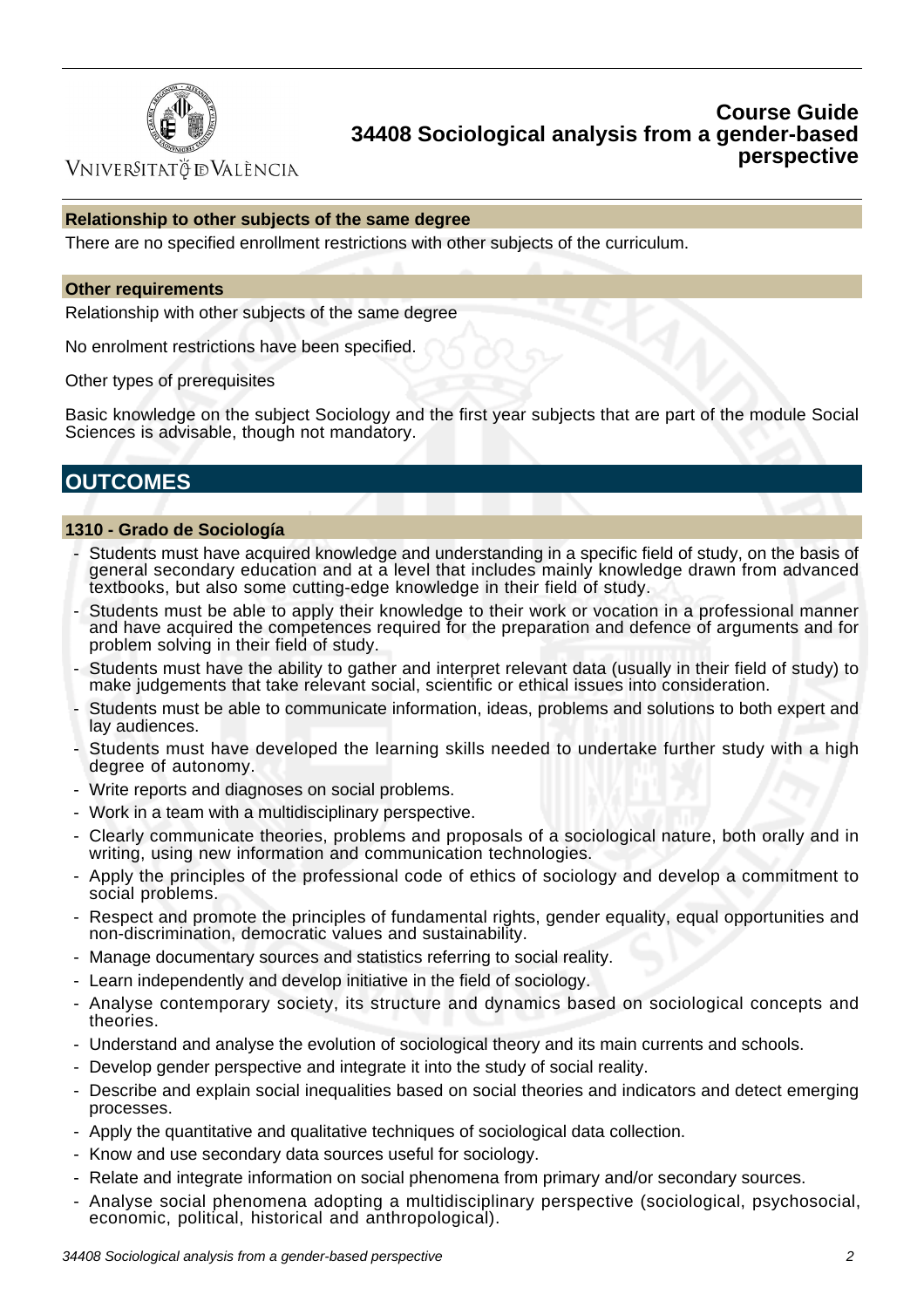

VNIVERSITATÖ ID VALÈNCIA

- Know the tools needed to create, implement and evaluate public policy programmes and social intervention projects.
- Know the institutions of the welfare society that contribute to safeguarding social rights.
- Know the tools to intervene in situations of social crisis and conflicts.
- Identify and measure social vulnerability factors.

Upon successful completion of this subject the student will be able to:

- Know the analytical possibilities of the gender perspective applied to the social sciences.

- Explain the theoretical and conceptual differences between the different feminist perspectives.
- Define the main gender biases that cross social research, as well as the most significant epistemological ruptures driven by feminism.

- Identify social institutions (family, school, peer groups, etc.) and processes that favor the reproduction of dual gender identities.

- Interpret the processes of reproduction of sex - gender identities in contemporary societies.

 - Identify the main components of the asymmetries of gendered work, as well as everything related to occupational segregation, vertical and horizontal, by gender.

- Recognize the sociohistorical components of the separation of modernity between the male public and the private - female domestic.

- Describe the processes that characterize inequalities and global gender violence.

## **DESCRIPTION OF CONTENTS**

### **1. INTRODUCTION TO THE FEMINIST THEORETICAL PERSPECTIVES**

The Enlightenment and the feminist vindications: the feminist claim on the equality of women. Feminism and nineteenth-century suffragism: the struggle for women's social and political rights. Liberal feminism in the twentieth century: the second sex and the mystique of femininity. Radical feminism and patriarchal oppression. The feminism of difference and the controversy over

equality. From feminism feminisms: lesbian feminism, postcolonial feminism, feminism of postmodernity.

### **2. EPISTEMOLOGICAL BREAKDOWN AND METHODOLOGY FROM THE GENDER PERSPECTIVE**

Approach to feminist epistemology. Methodological ruptures, androcentrism and main gender biases. The sex - gender system: conceptual and methodological renovations. Incorporation of the gender perspective in social research: non-codified interviews, focus groups, participant observation and surveys. On the possibilities of a feminist methodology.

### **3. SOCIALIZATION PROCESSES AND GENDER IDENTITIES**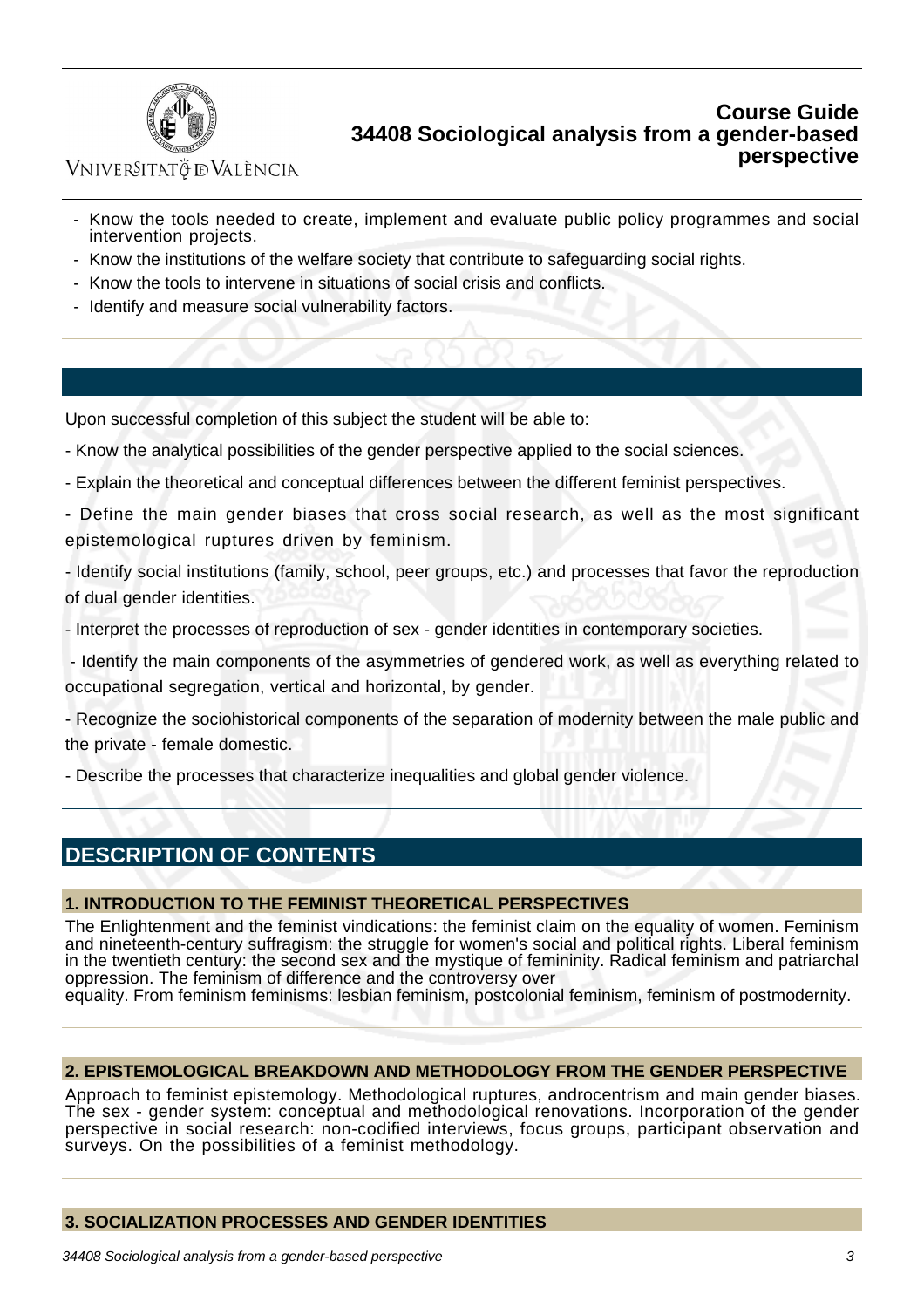

Vniver§itatğ dValència

Main agents and processes of socialization of gender identities. Devices for the reproduction of gender identities. The sentimental education of women and men, vital duality and gender identities. Families, non-monetarized domestic and care work: reconciliation and persistent gender asymmetries. The contribution of the school to reproduction and change: from the mixed school to coeducation. The hidden curriculum and representations of school success. Homosociability, micromachismos and gender violence.

### **4. THE GENDERED DIVISION OF LABOR**

Conceptual and methodological reviews of the concept of work. Monetarized work and non-monetarized work: the feminist accounting of national economies. Double day and double presence - absence of women. Labor market, asymmetries and occupational segregation, horizontal and vertical. New forms of organization of monetarized work: social time, flexibility and precarization processes. Work and interdependencies between gender, social class and ethnic group: global gaps.

### **5. STATE AND CITIZENSHIP. WOMEN AS A POLITICAL SUBJECT**

Citizenship rights in Western societies and gender asymmetries. Modernity, political subject and social contract. The political duality between the male public sphere and the female private-domestic sphere. Institutional stratification and inequality of forms of citizenship: insured, assisted, indirect and forgotten beneficiaries. The institutional distance between representation, participation and power. State intervention in the field of reproduction and gender asymmetries. Global political elites, gender and new global classes.

## **WORKLOAD**

| <b>ACTIVITY</b>                              |       | <b>Hours</b> | % To be attended |
|----------------------------------------------|-------|--------------|------------------|
| Theoretical and practical classes            |       | 60,00        | 100              |
| Development of group work                    |       | 20,00        |                  |
| Development of individual work               |       | 10,00        |                  |
| Study and independent work                   |       | 10,00        |                  |
| Readings supplementary material              |       | 20,00        |                  |
| Preparation of evaluation activities         |       | 20,00        |                  |
| Preparation of practical classes and problem |       | 10,00        |                  |
|                                              | TOTAL | 150,00       |                  |

## **TEACHING METHODOLOGY**

Structure for the different sessions of each unit:

A. Introduction of the main ideas and concepts by the teacher (lectures).

B. Classroom activities: reading of texts or viewing of audiovisual materials, relevant for the analysis, exam and commentary of pertinent data; review of other materials related to the contents of the subject (especially those from mass media), always followed by discussion and oral presentations.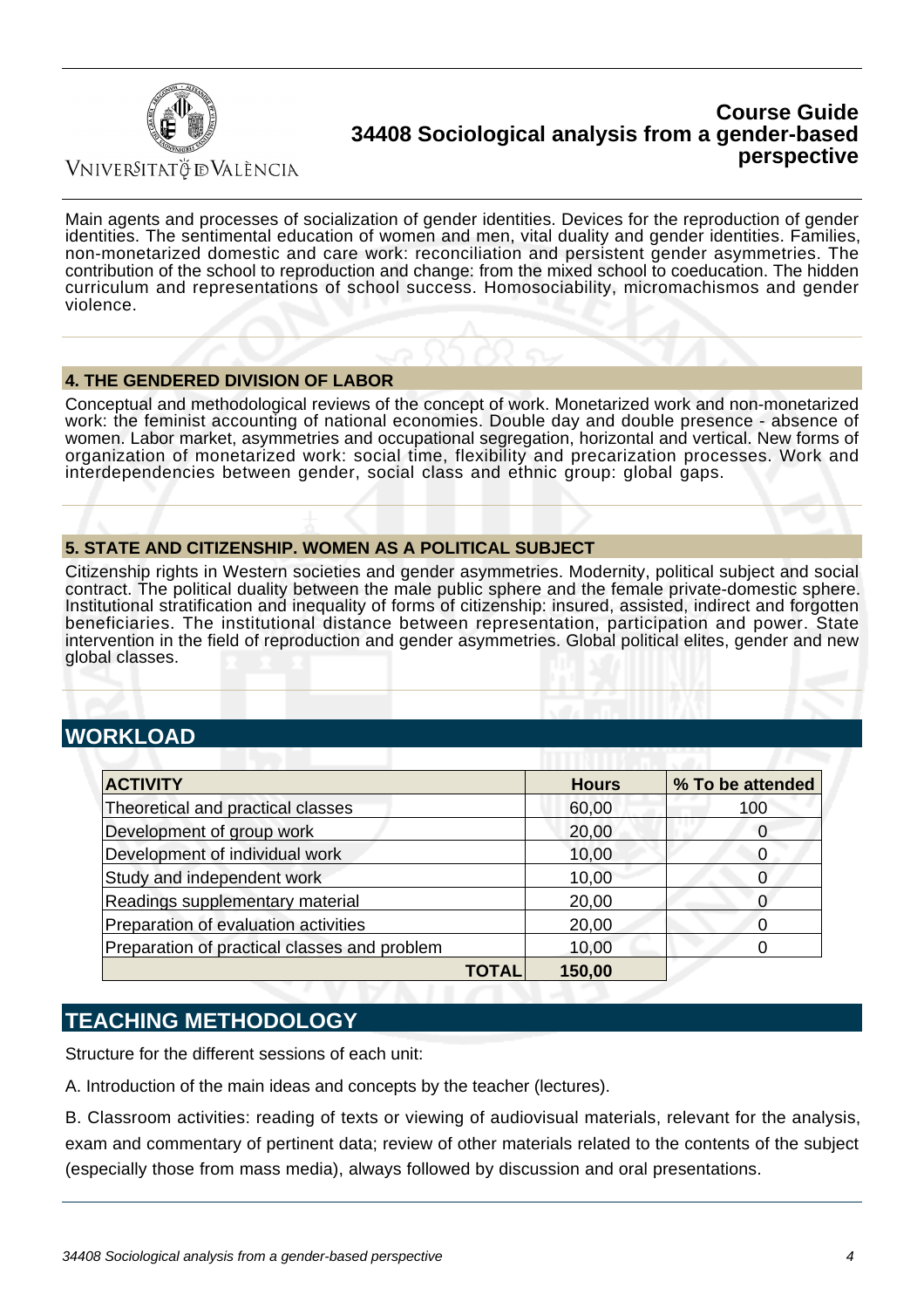

Vniver§itatğ dValència

## **EVALUATION**

The result of the evaluation will proceed both from the final exam and from the exercises and practical activities to be carried out, which will be proposed by each teacher at the beginning of the academic year.

The components of the evaluation are the following:

a) 20% of the grade will correspond to the practical exercises that will be carried out in person in the classroom or through the virtual classroom task platform. Some of these activities will be oral, others written; Sometimes they will have to be done individually, sometimes as a team.

b) 20% of the grade will correspond to a work of deepening in the contents of the subject, and that will be specified at the beginning of the course by each teacher (search and analysis of secondary sources, collective sessions of documentary discussion, preparation of group work, critical discussion of readings, presentation of specific topics, etc.).

c) The assessment of regular attendance and active participation of students in classroom sessions, tutorials and, eventually, complementary activities (workshops, seminars, conferences ...) may involve up to 10% of the final grade.

d) The exam will represent 50% of the final grade. This test aims to assess the level of systematization of knowledge, taking into account the ability of analysis and interpretation around the different dimensions and content worked on in the subject.

Students who do not obtain the approved of the subject in the first call, may be submitted to the second following these criteria. In the second call it will not be necessary to repeat the practical activities already carried out throughout the semester.

## **REFERENCES**

#### **Basic**

- BELTRÁN, Elena y Virgina Maquieria (eds.) (2001): Feminismos. Debates teóricos contemporáneos. Alianza: Madrid.
- DÍAZ MARTÍNEZ, Capitolina y Sandra Dema Moreno (2013): Sociología y género. Tecnos: Madrid.
- LENGERMANN, Patricia M. y Gillian Niebrugge (2019): Fundadoras de la sociología y la teoría social. 1830 1930. CIS: Madrid.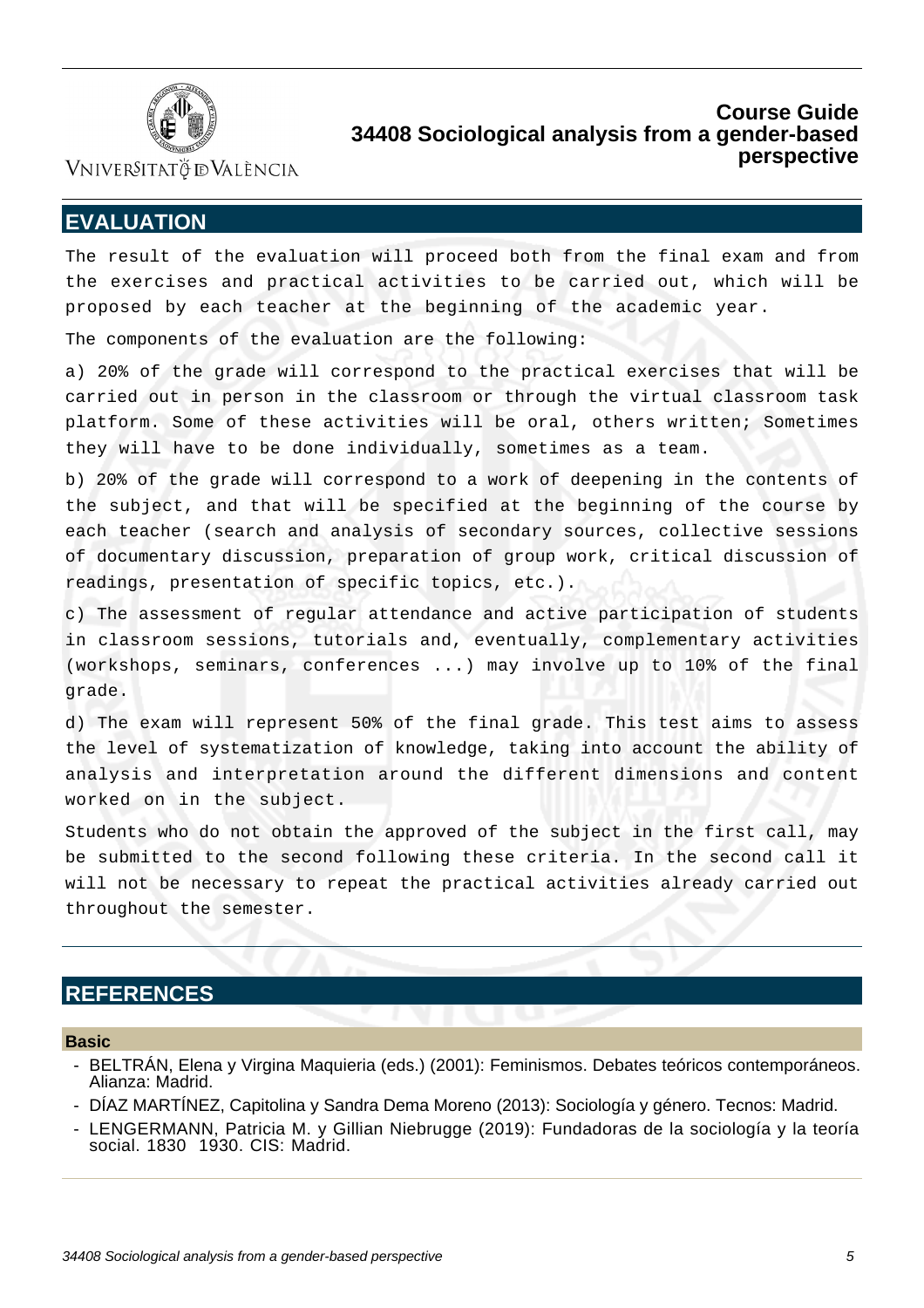

## VNIVERSITATÖ ID VALÈNCIA

### **Additional**

- AMORÓS, Celia (1985): Hacia una crítica de la razón patriarcal. Barcelona: Antthropos.
- BOURDIEU, Pierre (2000) : La dominació masculina. Edicions 62: Barcelona
- BRAIDOTTI, Rosi (2000): Sujetos nómades. Barcelona: Paidós.
- BUTLER, Judith (2007): El género en disputa: el feminismo y la subversión de la identidad. Barcelona: Paidós.
- CAMPILLO, Neus (2002): Género, ciudadanía y sujeto político. En torno a las políticas de igualdad. València: Institut Universitari de Estudis de la Dona.
- CONNELL, Raewyn y Rebeca Pearse (2018): Género desde una perspectiva global. València: PUV Universitat de València.
- DURAN, M. Ángeles (2000): Si Aristóteles levantara la cabeza. Madrid: Cátedra.
- FRAISSE, Geneviève (2014): Los excesos del género. Concepto, imagen, desnudez. Madrid: Cátedra.
- GARCÍA DAUDER, S. y Eulalia Pérez Sedeño (2017): Las mentiras científicas sobre las mujeres. Madrid: Libros de la Catarata.
- HARAWAY, Donna J. (1995): Ciencia, cyborgs y mujeres. La reinvención de la naturaleza. Madrid: Cátedra.
- IZQUIERDO, M. Jesús (1998): El malestar de en la desigualdad. Madrid: Cátedra.
- PRIETO, Carlos (ed.) (2007): Trabajo, género y tiempo social. Barcelona: Hacer.
- TELLEZ, Anastasia; Javier E. Martínez Guirao y Joan Sanfélix Albelda (eds.) (2019): Masculinidades Igualitarias y Alternativas. Procesos, Avances y Reacciones. València: Tirant lo Blanch.
- VALCÁRCEL, Amelia (2009): Feminismo en el mundo global. Madrid: Cátedra.

## **ADDENDUM COVID-19**

**This addendum will only be activated if the health situation requires so and with the prior agreement of the Governing Council**

### **1. CONTENTS**

Contents of the original teaching guide will be maintained.

### **2. WORKLOAD AND TIME PLANNING OF TEACHING**

The activities and volume of work of the original teaching guide will be maintained. The planning of sessions will be specified at the beginning of the semester.

### **3. TEACHING METHODOLOGY**